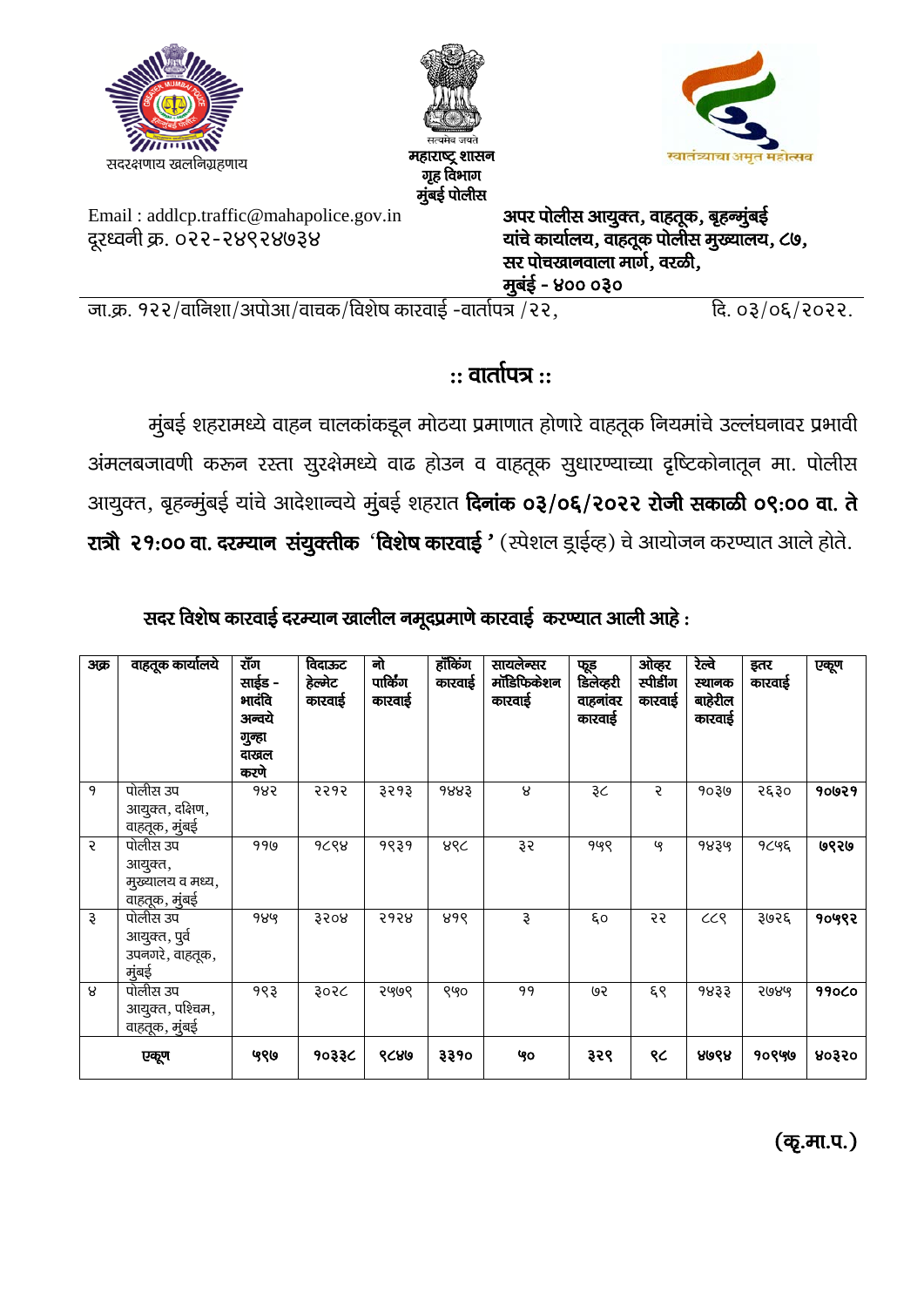### $11211$

|           | सशस्त्र पोलीस दल, नायगांव, मुंबई) याचे खाली नमूद प्रमाणे अधिकारी व अंमलदारांनी सहभाग घेतला होता : |                  |                  |                                                          |                  |                 |                                                        |               |                 |               |       |  |
|-----------|---------------------------------------------------------------------------------------------------|------------------|------------------|----------------------------------------------------------|------------------|-----------------|--------------------------------------------------------|---------------|-----------------|---------------|-------|--|
| 31<br>क्र | वाहतूक विभाग                                                                                      | पोलीस<br>अधिकारी | पोलीस<br>अंमलदार | प्रादेशिक विभाग                                          | पोलीस<br>अधिकारी | पोलीस<br>अमलदार | सशस्त्र<br>पोलीस                                       | पोलीस<br>अधि. | पोलीस<br>अंमल.  | एकूण मनुष्यबळ |       |  |
|           |                                                                                                   |                  |                  |                                                          |                  |                 | नायगांव,<br>मुंबई                                      |               |                 | अधि.          | अंमल. |  |
| 9         | पोलीस उप आयुक्त,<br>दक्षिण, वाहतूक,<br>मुंबई                                                      | ₹C               | २२०              | अपर पोलीस<br>आयुक्त, दक्षिण<br>प्रादेशिक<br>विभाग, मुंबई | રૂર              | ९२              | अपर<br>पोलीस<br>आयुक्त,<br>स. पो.<br>नायगांव.<br>मुंबई | ৭             | 19(9)           | છિલ           | ३८९   |  |
| Ç         | पोलीस उप आयुक्त,<br>मुख्यालय व मध्य,<br>वाहतूक, मुंबई                                             | 53               | २०५              | अपर पोलीस<br>आयुक्त, मध्य<br>प्रादेशिक<br>विभाग, मुंबई   | 9C               | 980             | अपर<br>पोलीस<br>आयुक्त,<br>स. पो.<br>नायगांव,<br>मुंबई | ଓ             | ३९              | ४६            | ३९१   |  |
| ૱         | पोलीस उप आयुक्त,                                                                                  | ર૪               | २८२              | अपर पोलीस                                                | રૂર              | २१४             | अपर                                                    | ও             | 30 <sub>9</sub> | ξ9            | ५३३   |  |

आयुक्त, पुर्व प्रादेशिक विभाग, मुंबई

आयुक्त, पश्चिम/उत्तर प्रादेशिक विभाग, मुंबई

४२ २९२ अपर पोलीस

पुर्व उपनगरे, वाहतूक, मुंबई

 $8$  पोलीस उप आयुक्त, पश्चिम, वाहतूक,

मुंबई

सदर विशेष कारवाईकरीता मुंबई पोलीस दल (वाहतूक पोलीस शाखा, प्रादेशिक पोलीस विभाग आणि सशस्त्र पोलीस दल, नायगांव, मुंबई) याचे खाली नमूद प्रमाणे अधिकारी व अंमलदारांनी सहभाग घेतला होता :

तरी बृहन्मुंबई पोलीस दलातर्फे सर्व नागरीकांना आवाहन करण्यात येते की वाहतूक सुरळीत होउन, स्वतःची a इतरांची सुरक्षा सुधारण्याच्या दृष्टिकोनातून वाहतुक नियमांचे पालन करावे.

एकूण | १२७ | ९९९ | एकूण | १०८ | ६७१ | एकूण | २० | १९२ | २७५९ | १८४२

 $2\xi$  99 $\zeta$  अपर

wster

पोलीस आयुक्त, <u>स. पो.</u> नायगांव, ्<br>सुबई

पोलीस आयुक्त, <u>स. पो.</u> नायगांव, मुंबई

( राज तिलक रौशन) *भा.पो.से.* पोलीस उप आयुक्त, मुख्यालय व मध्य, अति. कार्यभार - अपर पोलीस आयुक्त, वाहतूक, मुंबई.

 $-959$  38 938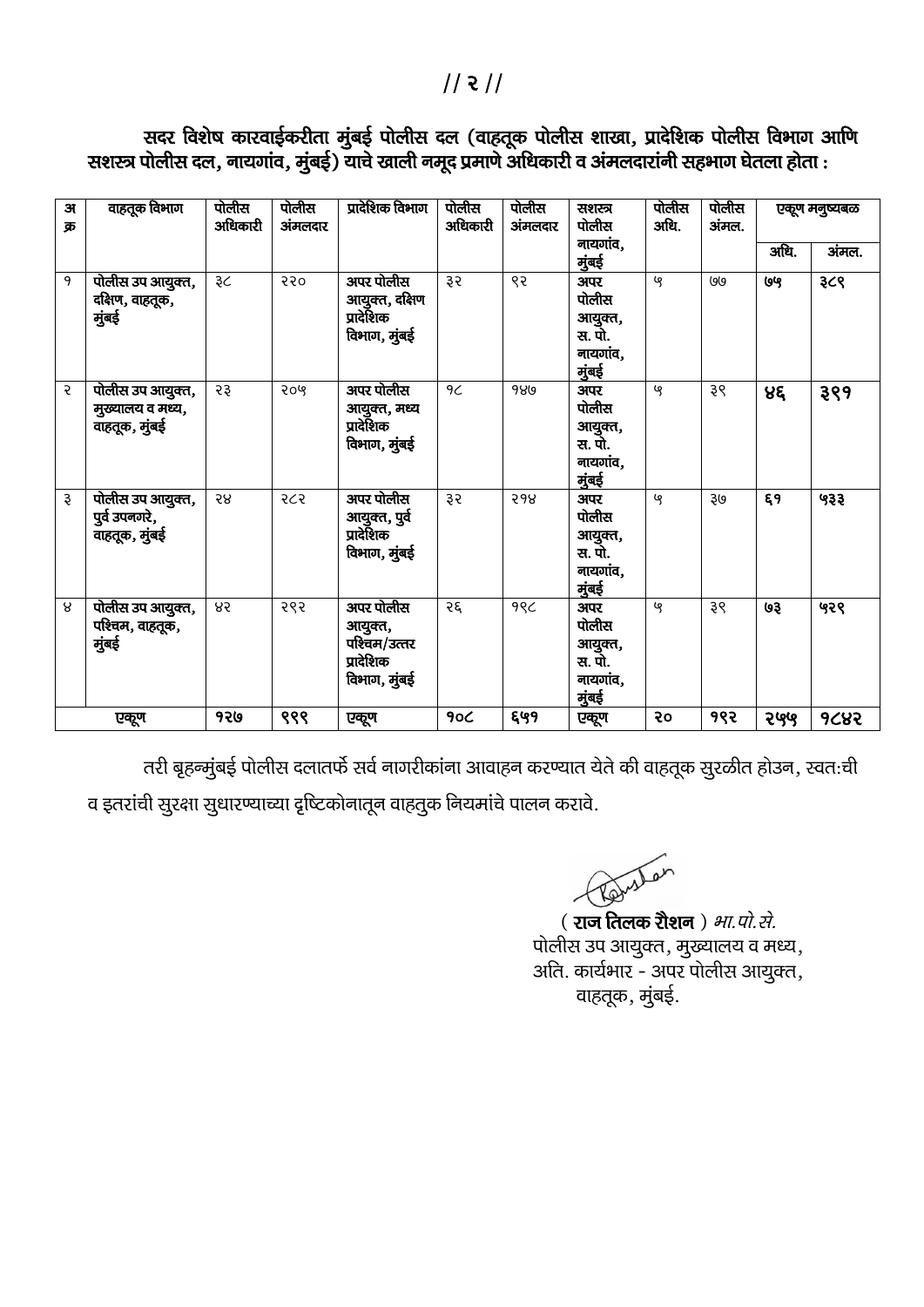





ln~j{k.kk; [kyfuxzg.kk; **Govt. of Maharashtra Home Department Mumbai Police**

Email : addlcp.traffic@mahapolice.gov.in Tel. : +91-22-24924734

**Additional Commissioner of Police, Traffic, Mumbai.** Mumbai Traffic Police Head Quarters,

Sir Pochkahnwala Rd., Worli, Mumbai-400030.

**No.TRF/Addl.CP./R./Spl. Drive– Press Note/122/2022. Date: 03/06/2022**

## **:: PRESS NOTE ::**

In order to prevent large-scale road traffic regulations violations by vehicle drivers and to bring road safety through effective enforcement by Mumbai Police; on the instructions of the Hon'ble Commissioner of Police, Greater Mumbai a joint 'Special Drive' was conducted within the Mumbai city on dated 03.06.2022 from 09:00 am to 21:00 pm.

#### **Following actions were taken during Special Drive :**

| S.<br>N. | <b>Traffic</b><br><b>Offices</b>            | Wrong<br><b>Side</b><br>Driving/<br>$IPC -$<br><b>FIR</b><br>action | Without<br><b>Helmet</b><br>action | No<br>Parking | <b>Honking</b><br>action | <b>Silencer</b><br>Modifica-<br>tion<br>action | Food<br>delivery<br>vehicles<br>action | Over<br><b>Speeding</b><br>action | <b>Action</b><br>at<br>Rly.<br>Stn. | <b>Other</b><br><b>Action</b> | <b>Total</b> |
|----------|---------------------------------------------|---------------------------------------------------------------------|------------------------------------|---------------|--------------------------|------------------------------------------------|----------------------------------------|-----------------------------------|-------------------------------------|-------------------------------|--------------|
| 1        | DCP,<br>South,<br>Traffic,<br>Mumbai.       | 142                                                                 | 2212                               | 3213          | 1443                     | 4                                              | 38                                     | $\overline{2}$                    | 1037                                | 2630                          | 10721        |
| 2        | DCP, HQ<br>& Central<br>Traffic,<br>Mumbai. | 117                                                                 | 1894                               | 1931          | 498                      | 32                                             | 159                                    | 5                                 | 1435                                | 1856                          | 7927         |
| 3        | DCP,<br>East,<br>Traffic,<br>Mumbai.        | 145                                                                 | 3204                               | 2124          | 419                      | 3                                              | 60                                     | 22                                | 889                                 | 3726                          | 10592        |
| 4        | DCP,<br>West,<br>Traffic,<br>Mumbai.        | 193                                                                 | 3028                               | 2579          | 950                      | 11                                             | 72                                     | 69                                | 1433                                | 2745                          | 11080        |
|          | <b>Total</b>                                | 597                                                                 | 10338                              | 9847          | 3310                     | 50                                             | 329                                    | 98                                | 4076                                | 10957                         | 40320        |